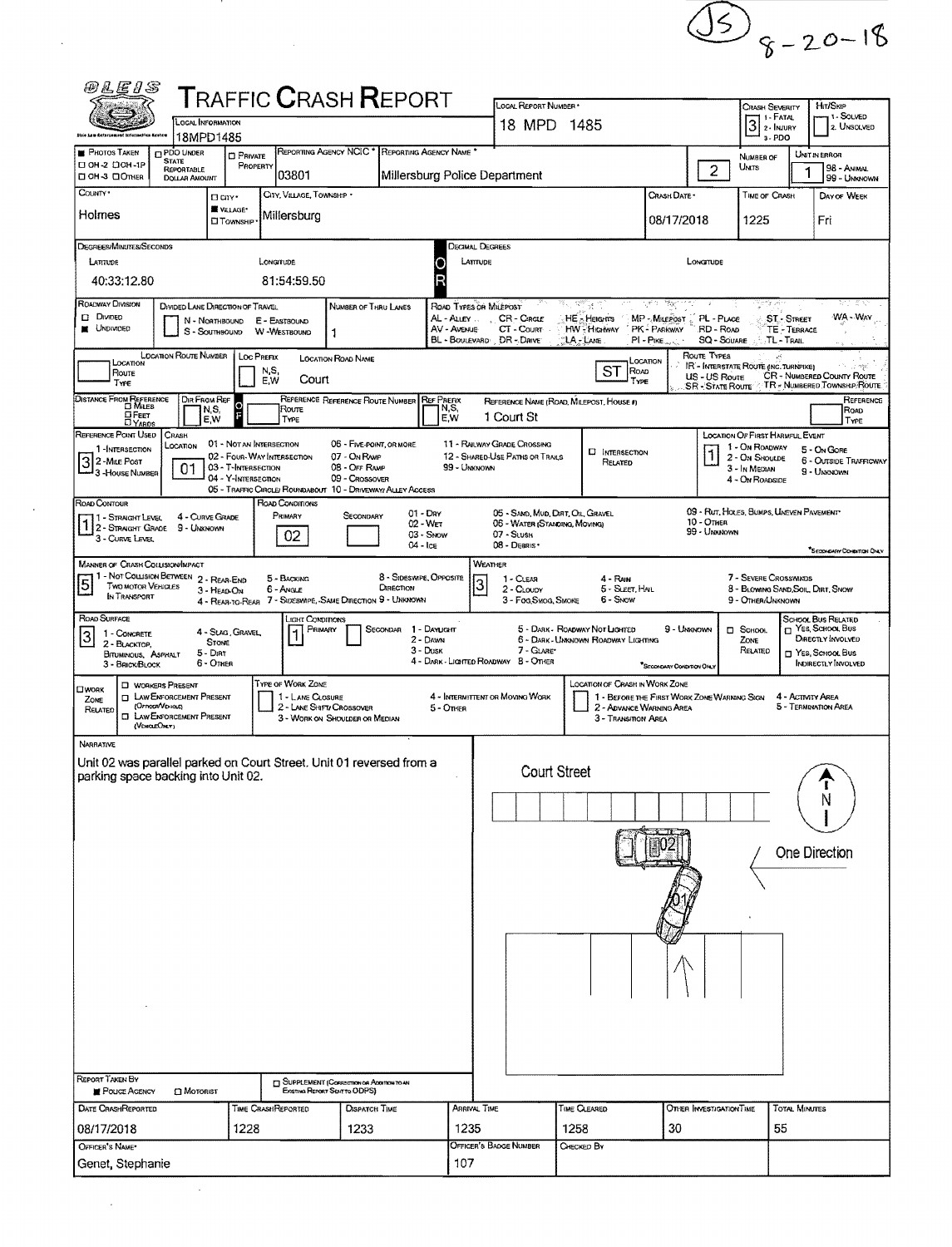| <i>©LE1S</i>                                       |                                                                       | NIT                                                  |                                                                          |                                                                                                                                                                                                        |                                                                                                                                              |                   |                                                          |                                                         |                                                                                                                      |                                                                                                                  |                                                                                                                             |  |  |  |  |
|----------------------------------------------------|-----------------------------------------------------------------------|------------------------------------------------------|--------------------------------------------------------------------------|--------------------------------------------------------------------------------------------------------------------------------------------------------------------------------------------------------|----------------------------------------------------------------------------------------------------------------------------------------------|-------------------|----------------------------------------------------------|---------------------------------------------------------|----------------------------------------------------------------------------------------------------------------------|------------------------------------------------------------------------------------------------------------------|-----------------------------------------------------------------------------------------------------------------------------|--|--|--|--|
|                                                    |                                                                       |                                                      |                                                                          |                                                                                                                                                                                                        |                                                                                                                                              |                   |                                                          |                                                         | LOCAL REPORT NUMBER                                                                                                  | 18 MPD 1485                                                                                                      |                                                                                                                             |  |  |  |  |
| UNIT NUMBER                                        |                                                                       |                                                      | OWNER NAME: LAST, FIRST, MIDDLE ( C SAME AS DRIVER )                     |                                                                                                                                                                                                        |                                                                                                                                              |                   |                                                          | OWNER PHONE NUMBER                                      |                                                                                                                      | DAMAGE SCALE                                                                                                     | DAMAGE AREA                                                                                                                 |  |  |  |  |
|                                                    | Ean Holdings Llc,                                                     |                                                      |                                                                          |                                                                                                                                                                                                        |                                                                                                                                              |                   |                                                          | 314-512-3124                                            |                                                                                                                      |                                                                                                                  | Front                                                                                                                       |  |  |  |  |
| OWNER ADDRESS: CITY, STATE, ZIP                    |                                                                       |                                                      | <b>CISAME AS DRIVER</b> )                                                |                                                                                                                                                                                                        |                                                                                                                                              |                   |                                                          |                                                         |                                                                                                                      | $\overline{3}$                                                                                                   | п                                                                                                                           |  |  |  |  |
| 8249 Mohawk Dr, Strongsville, OH, 44136            |                                                                       |                                                      |                                                                          |                                                                                                                                                                                                        |                                                                                                                                              |                   |                                                          |                                                         |                                                                                                                      | 1 - NONE                                                                                                         | ۵                                                                                                                           |  |  |  |  |
| <b>LP STATE</b>                                    | <b>LICENSE PLATE NUMBER</b>                                           |                                                      |                                                                          | <b>VEHICLE IDENTIFICATION NUMBER</b>                                                                                                                                                                   |                                                                                                                                              |                   |                                                          |                                                         | # Occupants                                                                                                          | $2 -$ Minor                                                                                                      |                                                                                                                             |  |  |  |  |
| OН                                                 | FYB1189                                                               |                                                      |                                                                          | 3N1AB7AP2JY315248                                                                                                                                                                                      |                                                                                                                                              |                   |                                                          |                                                         |                                                                                                                      | 3 - FUNCTIONAL                                                                                                   | $\Box$<br>о                                                                                                                 |  |  |  |  |
| <b>VEHICLE YEAR</b>                                | <b>VEHICLE MAKE</b>                                                   |                                                      | <b>VEHICLE MODEL</b>                                                     |                                                                                                                                                                                                        |                                                                                                                                              | VEHICLE COLOR     |                                                          |                                                         |                                                                                                                      |                                                                                                                  |                                                                                                                             |  |  |  |  |
| 2018                                               | Nissan                                                                |                                                      |                                                                          | Sentra                                                                                                                                                                                                 |                                                                                                                                              |                   |                                                          | BLU                                                     |                                                                                                                      | 4 - DISABLING                                                                                                    | σ                                                                                                                           |  |  |  |  |
| $P_{\text{ROOF OF}}$<br><b>INSURANCE</b>           | INSURANCE COMPANY                                                     |                                                      |                                                                          | POLICY NUMBER<br>Towed By                                                                                                                                                                              |                                                                                                                                              |                   |                                                          |                                                         |                                                                                                                      | 9 - Unknown                                                                                                      | $\Box$                                                                                                                      |  |  |  |  |
| SHOWN                                              | Ean Holdings LLC                                                      |                                                      |                                                                          | 106                                                                                                                                                                                                    |                                                                                                                                              |                   |                                                          |                                                         |                                                                                                                      |                                                                                                                  | <b>FEAR</b>                                                                                                                 |  |  |  |  |
| CARRIER NAME, ADDRESS, CITY, STATE, ZIP            |                                                                       |                                                      |                                                                          |                                                                                                                                                                                                        |                                                                                                                                              |                   |                                                          |                                                         |                                                                                                                      |                                                                                                                  | <b>CARRIER PHONE</b>                                                                                                        |  |  |  |  |
| US DOT                                             |                                                                       | VEHICLE WEIGHT GVWR/GCWR                             |                                                                          | CARGO BODY TYPE                                                                                                                                                                                        |                                                                                                                                              |                   |                                                          |                                                         | TRAFFICWAY DESCRIPTION                                                                                               |                                                                                                                  |                                                                                                                             |  |  |  |  |
| HM PLACARD ID NO.                                  |                                                                       | 2 - 10,001 To 26,000x Las                            | 1 - LESS THAN OR EQUAL TO 10K LBS                                        | 01                                                                                                                                                                                                     | 01 - No CARGO BODY TYPE/NOT APPLICABL 09 - POLE<br>02 - Bus/Van (9-15 Seats, Inc Driver) 10 - Cargo Tann<br>03 - Bus (16+ SEATS, INC DRIVER) |                   |                                                          |                                                         |                                                                                                                      | 1 - Two-Way, Not Divided                                                                                         | 5 2 - Two-Way, Not Divided, Communous Left Turn Lane                                                                        |  |  |  |  |
|                                                    |                                                                       |                                                      | 3 - MORE THAN 26,000K LBS.                                               | 05 - Logging                                                                                                                                                                                           | 04 - VEHICLE TOWING ANOTHER VEHICLE                                                                                                          |                   | 11 - FLAT BED<br>12 Dune                                 |                                                         |                                                                                                                      | 3 - Two-WAY, Divided, UNPROTECTED (PAINTED OR GRASS >4FT.) MEDIA<br>4 - Two-Way, Divided, Positive MedianBarrier |                                                                                                                             |  |  |  |  |
|                                                    | <b>HM Cuss</b>                                                        | HAZARDOUS MATERIAL                                   |                                                                          |                                                                                                                                                                                                        | 06 - INTERMODAL CONTAINER CHASIS<br>07 - CARGO VAN/ENCLOSED BOX                                                                              |                   | 13 - CONCRETE MIXER<br>14 - Auto Transporter             |                                                         |                                                                                                                      | 5 - ONE-WAY TRAFFICWAY                                                                                           |                                                                                                                             |  |  |  |  |
|                                                    | n<br>NUMBER                                                           | RELATED                                              |                                                                          |                                                                                                                                                                                                        | 08 - GRAN, CHIPS, GRAVEL                                                                                                                     |                   | 15 - GARBAGE /REFUSE<br>99 - OTHER/UNKNOWN               |                                                         | <b>CI HIT / SKIP UNIT</b>                                                                                            |                                                                                                                  |                                                                                                                             |  |  |  |  |
| NON-MOTORIST LOCATION PRIOR TO IMPACT              | 01 - INTERSECTION - MARKED CROSSWAL                                   |                                                      | Type or Use                                                              | UNIT TYPE                                                                                                                                                                                              |                                                                                                                                              |                   |                                                          |                                                         |                                                                                                                      |                                                                                                                  | PASSENGER VERICLES (LESS THAN 9 PASSENGERS MEDIHEAVY TRUCKS OR COMBO UNITS > 10K LBS BUS/VANUMO(9 OR MORE INCLUDING DRIVER) |  |  |  |  |
|                                                    | 02 - INTERSECTION - No CROSSWALK<br>03 - INTERSECTION OTHER           |                                                      | 1                                                                        | 03                                                                                                                                                                                                     | 01 - Sub-COMPACT                                                                                                                             |                   |                                                          |                                                         |                                                                                                                      |                                                                                                                  | 13 - SINGLE UNIT TRUCK OR VAN 2AXLE, 6 TIRES 21 - BUS/VAN (9-15 SEATS. INC DRIVER)                                          |  |  |  |  |
|                                                    | 04 - MIDBLOCK - MARKED CROSSWALK<br>05 - Travel Lane - Other Location |                                                      | 1 - PERSONAL<br>2 - COMMERCIAL                                           | 99 - UNKNOWN 03 - MID SIZE                                                                                                                                                                             | 02 - COMPACT                                                                                                                                 |                   |                                                          |                                                         | 22 - Bus (16+ Seats Inc Driver)<br>14 - SINGLE UNIT TRUCK: 3+ AXLES<br>NON-MOTORIST<br>15 - SINGLE UNIT TRUCK/TRALER |                                                                                                                  |                                                                                                                             |  |  |  |  |
|                                                    | 06 - BICYCLE LANE<br>07 - Shoulder/Roadside                           |                                                      | 3 - GOVERNMENT                                                           | OR HIT/SKIP                                                                                                                                                                                            | 04 - Futt Size<br>05 - Minivan                                                                                                               |                   |                                                          |                                                         | 16 - TRUCK/TRACTOR (BOSTAL)<br>17 - TRACTOR/SEMI-TRAILER                                                             | 23 - ANNAL WITH RIDER<br>24 - ANIMAL WITH BUGGY, WAGON, SURREY                                                   |                                                                                                                             |  |  |  |  |
|                                                    | 08 - SIDEWALK<br>09 - MEDIAN CROSSING ISLAND                          |                                                      |                                                                          |                                                                                                                                                                                                        | 06 - SPORT UTILITY VEHICLE<br>07 - Pickup                                                                                                    |                   |                                                          | 18 - TRACTOR/DOUBLE<br><b>19 - TRACTOR/TRIPLES</b>      | 25 - BICYCLE/PEDACYCLIST<br>26 - PEDESTRIAN/SKATER                                                                   |                                                                                                                  |                                                                                                                             |  |  |  |  |
|                                                    | 10 - DRIVE WAY ACCESS<br>11 - SHARED-USE PATH OR TRAIL                |                                                      | <b>IN EMERGENCY</b><br>RESPONSE                                          |                                                                                                                                                                                                        | 08 - VAN<br>09 - MOTORCYCLE                                                                                                                  |                   |                                                          | 20 - OTHER MEDIHEAVY VEHICLE<br>27 - OTHER NON-MOTORIST |                                                                                                                      |                                                                                                                  |                                                                                                                             |  |  |  |  |
|                                                    | 12 - NON-TRAFFICWAY AREA<br>99 - OTHER/UNXNOWN                        |                                                      |                                                                          |                                                                                                                                                                                                        | 10 - MOTORIZED BICYCLE<br>11 - SNOVANOBILE/ATV                                                                                               |                   |                                                          | HASHM PLACARD                                           |                                                                                                                      |                                                                                                                  |                                                                                                                             |  |  |  |  |
| SPECIAL FUNCTION 01 - NONE                         |                                                                       |                                                      | 09 - AMBULANCE                                                           |                                                                                                                                                                                                        | 12 - OTHER PASSENGER VEHICLE<br>17 - FARM VEHICLE                                                                                            |                   | MOST DAMAGED AREA                                        |                                                         |                                                                                                                      |                                                                                                                  | ACTION                                                                                                                      |  |  |  |  |
| 01                                                 | $02 - TAM$                                                            | 03 - RENTAL TRUCK (OVER 10K LBS)                     | $10 -$ Fi $RE$<br>11 - HIGHWAY/MAINTENANCE                               | 19 - Мотовноме                                                                                                                                                                                         | 18 - FARM EQUIPMENT                                                                                                                          | 05                | 01 - None<br>02 - CENTER FRONT                           |                                                         | 08 - Left Side<br>09 - LEFT FRONT                                                                                    | 99 - Unknown                                                                                                     | 1 - NON-CONTACT<br>$\overline{3}$<br>2 - Non-Counsion                                                                       |  |  |  |  |
|                                                    | 05 - Bus - Transit                                                    |                                                      | 04 - BUS - SCHOOL (PUBLIC OR PRIVATE) 12 - MILITARY<br>13 - Pouce        | 20 - Golf Cart<br>03 - Right Front<br>21 - Train<br><b>IMPACT ARE 04 - RIGHT SIDE</b>                                                                                                                  |                                                                                                                                              |                   |                                                          |                                                         | 10 - TOP AND WINDOWS<br>11 - UNDERCARRIAGE                                                                           | $3 - S$ TRIKING<br>4 - STRUCK                                                                                    |                                                                                                                             |  |  |  |  |
|                                                    | 06 - Bus - Charter<br>07 - Bus - SHUTTLE                              |                                                      | 14 - Pusuc Ununy<br>15 - OTHER GOVERNMENT                                | 22 - OTHER (EXPEASE IN NARRATIVE)<br>05 - Right Rear<br>05<br>06 - REAR CENTER                                                                                                                         |                                                                                                                                              |                   |                                                          |                                                         | 12 - LOAD/TRAILER<br>13 - TOTAL (ALL AREAS)                                                                          |                                                                                                                  | 5 - STRIKING/STRUCK                                                                                                         |  |  |  |  |
|                                                    | 08 - Bus - OTHER                                                      |                                                      | 16 - CONSTRUCTION EOIP.                                                  |                                                                                                                                                                                                        |                                                                                                                                              |                   | 07 - LEFT REAR                                           |                                                         | 14 - Отнев                                                                                                           |                                                                                                                  | 9 - Unknown                                                                                                                 |  |  |  |  |
| PRE-CRASH ACRONS                                   | MOTORIST                                                              |                                                      |                                                                          |                                                                                                                                                                                                        |                                                                                                                                              |                   | NON-MOTORIST                                             |                                                         |                                                                                                                      |                                                                                                                  |                                                                                                                             |  |  |  |  |
| 02                                                 | 02 - BACKING                                                          | 01 - STRAGHT AHEAD                                   | 07 - MAKING U-TURN                                                       |                                                                                                                                                                                                        | 13 - NEGOTIATING A CURVE                                                                                                                     |                   |                                                          |                                                         | 15 - ENTERING OR CROSSING SPECIFIED LOCATIO<br>16 - WALKING, RUNNING, JOGGING, PLAYING, CYCLING                      |                                                                                                                  | 21 - OTHER NON-MOTORIST ACTION                                                                                              |  |  |  |  |
| 99 - Ummown                                        |                                                                       | 03 - CHANGING LANES<br>04 - OVERTAKING/PASSING       | 09 - LEAVING TRAFFIC LANE<br>10 - PARKED                                 | 08 - ENTERING TRAFFIC LANE<br>14 - OTHER MOTORIST ACTIO<br>17 - WORKING<br>18 - Pushing Vehicle                                                                                                        |                                                                                                                                              |                   |                                                          |                                                         |                                                                                                                      |                                                                                                                  |                                                                                                                             |  |  |  |  |
|                                                    |                                                                       | 05 - MAKING RIGHT TURN<br>06 - MAKING LEFT TURN      |                                                                          | 11 - SLOWING OR STOPPED IN TRAFFIC                                                                                                                                                                     |                                                                                                                                              |                   |                                                          | 20 - Standing                                           | 19 - APPROACHING OR LEAVING VEHICLE                                                                                  |                                                                                                                  |                                                                                                                             |  |  |  |  |
| CONTRIBUTING CIRCUMSTANCE                          |                                                                       |                                                      | 12 - DRIVERLESS                                                          |                                                                                                                                                                                                        |                                                                                                                                              |                   |                                                          |                                                         |                                                                                                                      | <b>VEHICLE DEFECTS</b>                                                                                           |                                                                                                                             |  |  |  |  |
| PRIMARY                                            | <b>MOTORIST</b><br>$01 - None$                                        |                                                      |                                                                          | 11 - IMPROPER BACKING                                                                                                                                                                                  |                                                                                                                                              |                   | NON MOTORIST<br>22 - NONE                                |                                                         |                                                                                                                      |                                                                                                                  | 01 - TURN SIGNALS                                                                                                           |  |  |  |  |
| 11                                                 | 02 - FAILURE TO YIELD<br>03 - RAN RED LIGHT                           |                                                      |                                                                          | 12 - IMPROPER START FROM PARKED POSITION<br>13 - Stopped or PARKED ILLEGALLY                                                                                                                           |                                                                                                                                              |                   | 23 - IMPROPER CROSSING<br>24 - DARTING                   |                                                         | 02 - HEAD LAMPS<br>03 - TAIL LAMPS                                                                                   |                                                                                                                  |                                                                                                                             |  |  |  |  |
| SECONDARY                                          | 04 - RAN STOP SIGN                                                    | 05 - Exceeded Speed Limit                            |                                                                          | 14 - Operating Vehicle in Negligent Manner                                                                                                                                                             |                                                                                                                                              |                   | 25 - LYING ANDIOR LLEGALLY IN ROADWAY                    |                                                         | 04 - BRAKES<br>05 - STEERING                                                                                         |                                                                                                                  |                                                                                                                             |  |  |  |  |
|                                                    | 06 - UNSAFE SPEED<br>07 - IMPROPER TURN                               |                                                      |                                                                          | 15 - Swering to Avoid (Due to External Conditions)<br>26 - FALURE TO YIELD RIGHT OF WAY<br>16 - WRONG SIDE/WRONG WAY<br>27 - NOT VISIBLE (DARK CLOTHING)<br>17 - FALURE TO CONTROL<br>28 - INATTENTIVE |                                                                                                                                              |                   |                                                          |                                                         |                                                                                                                      | 06 - Tine Blowout<br>07 - WORN OR SUCK TIRES                                                                     |                                                                                                                             |  |  |  |  |
|                                                    | 08 - LEFT OF CENTER                                                   | 09 - FOLLOWED TOO CLOSELY/ACDA                       |                                                                          | 29 - FAILURE TO OBEY TRAFFIC SIGNS<br><b>18 - VISION OBSTRUCTION</b><br>19 - OPERATING DEFECTIVE EQUIPMENT                                                                                             |                                                                                                                                              |                   |                                                          |                                                         |                                                                                                                      |                                                                                                                  | 08 - TRAILER EQUIPMENT DEFECTIVE<br>09 - MOTOR TROUBLE                                                                      |  |  |  |  |
| 99 - UNKNOWN                                       |                                                                       | 10 - IMPROPER LANE CHANGE<br><b>PASSING OFF ROAD</b> |                                                                          | /SIGNALS/OFFICER<br>20 - LOAD SHIFTING/FALLING/SPILLING<br>30 - Wrong Side of the Road<br>21 - OTHER IMPROPER ACTION<br>31 - OTHER NON-MOTORIST ACTION                                                 |                                                                                                                                              |                   |                                                          |                                                         |                                                                                                                      |                                                                                                                  | 10 - DISABLED FROM PRIOR ACCIDENT<br>11 - OTHER DEFECTS                                                                     |  |  |  |  |
|                                                    |                                                                       |                                                      |                                                                          |                                                                                                                                                                                                        |                                                                                                                                              |                   |                                                          |                                                         |                                                                                                                      |                                                                                                                  |                                                                                                                             |  |  |  |  |
| <b>SEQUENCE OF EVENTS</b><br>21                    |                                                                       |                                                      | 6                                                                        |                                                                                                                                                                                                        | <b>NON-COLLISION EVENTS</b><br>01 - OVERTURN/ROLLOVER                                                                                        |                   | 06 - EQUIPMENT FAILURE                                   | (BLOWN TULE, BRAKE FAILURE, ETC)                        |                                                                                                                      | 10 - Cross Median                                                                                                |                                                                                                                             |  |  |  |  |
| FIRST<br>HARMFUL <sup>1</sup>                      | Most                                                                  |                                                      | 99 - UNKNOWN                                                             |                                                                                                                                                                                                        | 02 - FIRE/EXPLOSION<br>03 - IMMERSION                                                                                                        |                   | 07 - SEPARATION OF UNITS<br>08 - RAN OFF ROAD RIGHT      |                                                         |                                                                                                                      | 11 - Cross Center Line<br><b>OPPOSITE DIRECTION OF TRAVEL</b>                                                    |                                                                                                                             |  |  |  |  |
| EVENT                                              | HARMFUL<br>EVENT                                                      |                                                      |                                                                          |                                                                                                                                                                                                        | 04 - JACKKNIFE<br>05 - CARGO/EQUIPMENT LOSS OR SHIFT 09 - RAN OFF ROAD LEFT                                                                  |                   |                                                          |                                                         |                                                                                                                      | 12 - DOWNHAL RUNAWAY<br>13 - OTHER NON-COLUSION                                                                  |                                                                                                                             |  |  |  |  |
| COLLISION WITH PERSON, VEHICLE OR OBJECT NOT FIXED |                                                                       |                                                      |                                                                          |                                                                                                                                                                                                        | COLLISION WITH FIXED, OBJECT<br>25 - IMPACT ATTENUATOR/CRASH CUSHION33 - MEDIAN CABLE BARRIER                                                |                   |                                                          |                                                         |                                                                                                                      | 41 - OTHER POST, POLE                                                                                            | 48 - TREE                                                                                                                   |  |  |  |  |
| 14 - PEDESTRIAN<br>15 - PEDALCYCLE                 |                                                                       |                                                      | 21 - PARKED MOTOR VEHICLE<br>22 - WORK ZONE MAINTENANCE EQUIPMENT        |                                                                                                                                                                                                        | 26 - BRIDGE OVERHEAD STRUCTURE<br>27 - BRIDGE PIER OR ABUTMENT                                                                               |                   | 34 - Median Guardral Barrier                             |                                                         |                                                                                                                      | OR SUPPORT                                                                                                       | 49 - FIRE HYDRANT<br>50 - WORK ZONE MAINTENANCE                                                                             |  |  |  |  |
| 17 - ANIMAL - FARM                                 | 16 - RAILWAY VEHICLE (TRAN, ENGINE)                                   |                                                      | 23 - STRUCK BY FALLING, SHIFTING CARGO<br>OR ANYTHING SET IN MOTION BY A | 35 - MEDIAN CONCRETE BARRIER<br>36 - MEDIAN OTHER BARRIER<br>28 - BRIDGE PARAPET<br>37 - TRAFFIC SIGN POST<br>29 - BRIDGE RAIL                                                                         |                                                                                                                                              |                   |                                                          |                                                         | 42 - CULVERT<br>43 - Curb<br>EQUIPMENT<br>44 - Олтон<br>51 - WALL BUILDING, TUNNEL                                   |                                                                                                                  |                                                                                                                             |  |  |  |  |
| 18 - Animal - Deer<br>19 - ANIMAL OTHER            |                                                                       |                                                      | <b>MOTOR VEHICLE</b><br>24 - OTHER MOVABLE OBJECT                        |                                                                                                                                                                                                        | <b>30 - GUARDRAIL FACE</b><br>31 - GUARDRAILEND                                                                                              |                   | 38 - Overhead Sign Post<br>39 - LIGHT/LUMINARIES SUPPORT |                                                         |                                                                                                                      | 45 - EMBANKMENT<br>46 - FENCE                                                                                    | 52 - OTHER FIXED OBJECT                                                                                                     |  |  |  |  |
| 20 - MOTOR VEHICLE IN TRANSPORT                    |                                                                       |                                                      |                                                                          |                                                                                                                                                                                                        | 32 - PORTABLE BARRIER                                                                                                                        |                   | 40 - Utany Pole                                          |                                                         |                                                                                                                      | 47 - MALBOX                                                                                                      |                                                                                                                             |  |  |  |  |
| UNIT SPEED                                         | Posted Speed                                                          |                                                      | TRAFFIC CONTROL                                                          |                                                                                                                                                                                                        |                                                                                                                                              |                   |                                                          |                                                         | UNT DIRECTION                                                                                                        | 1 - North                                                                                                        | 9 - UNKNOWN<br>5 - Northeast                                                                                                |  |  |  |  |
| 10                                                 | 25                                                                    | 01                                                   | 01 - No CONTROLS<br>02 - Stop Sign<br>03 - Yieup Siav                    | 09 - RAILROAD GATES                                                                                                                                                                                    | 07 - RAILROAD CROSSBUCKS<br>08 - RALROAD FLASHERS                                                                                            | 15 - О тнєп       | 13 - CROSSWALK LINES<br>14 - Walk/Don't Walk             | FROM                                                    | To<br>2                                                                                                              | 2 - Soums<br>3<br>$3 - E$ AST                                                                                    | 6 - Northwest<br>7 - SOUTHEAST                                                                                              |  |  |  |  |
| <b>CI STATED</b>                                   |                                                                       |                                                      | 04 - Traffic Signal<br>05 - TRAFFIC FLASHERS                             |                                                                                                                                                                                                        | 10 - COSTRUCTION BARRICADE<br>11 - PERSON (FLACGER, OFFICER                                                                                  | 16 - Not Reported |                                                          |                                                         |                                                                                                                      | 4 - West                                                                                                         | 8 - SOUTHWEST                                                                                                               |  |  |  |  |
| <b>ESTIMATED</b>                                   |                                                                       |                                                      | 06 - SCHOOL ZONE                                                         |                                                                                                                                                                                                        | 12 - PAVEMENT MARKINGS                                                                                                                       |                   |                                                          |                                                         |                                                                                                                      |                                                                                                                  |                                                                                                                             |  |  |  |  |

 $\sim$   $\sim$ 

 $\hat{\mathcal{L}}$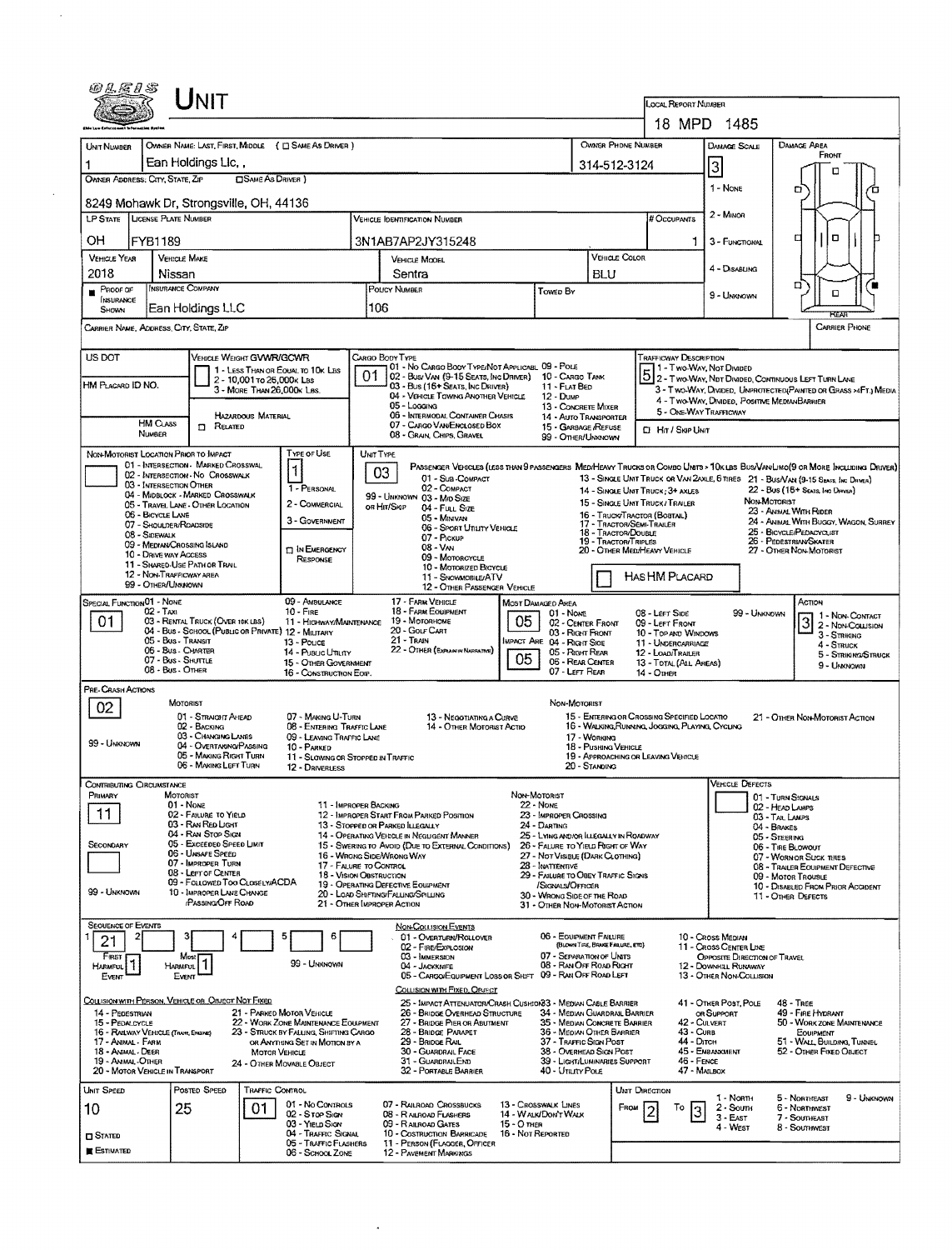|                                                                       | Unit                                                                                    |                                                                                |                                                                |                                                                                                                                                                                                                    |                             |                                                     |                                                                                                                                                                                                       |                |                                                           |                                                                |                                                        |                                                                                                                                                                                                                      |  |  |
|-----------------------------------------------------------------------|-----------------------------------------------------------------------------------------|--------------------------------------------------------------------------------|----------------------------------------------------------------|--------------------------------------------------------------------------------------------------------------------------------------------------------------------------------------------------------------------|-----------------------------|-----------------------------------------------------|-------------------------------------------------------------------------------------------------------------------------------------------------------------------------------------------------------|----------------|-----------------------------------------------------------|----------------------------------------------------------------|--------------------------------------------------------|----------------------------------------------------------------------------------------------------------------------------------------------------------------------------------------------------------------------|--|--|
|                                                                       |                                                                                         |                                                                                |                                                                |                                                                                                                                                                                                                    |                             |                                                     |                                                                                                                                                                                                       |                | <b>LOCAL REPORT NUMBER</b>                                | 18 MPD 1485                                                    |                                                        |                                                                                                                                                                                                                      |  |  |
| UNIT NUMBER                                                           | OWNER NAME: LAST, FIRST, MIDDLE ( C SAME AS DRIVER )                                    |                                                                                |                                                                |                                                                                                                                                                                                                    |                             |                                                     | OWNER PHONE NUMBER                                                                                                                                                                                    |                |                                                           | <b>DAMAGE SCALE</b>                                            |                                                        | DAMAGE AREA                                                                                                                                                                                                          |  |  |
| 2                                                                     | Holmes County Commissioner,,                                                            |                                                                                | 330-674-0286                                                   |                                                                                                                                                                                                                    | FRONT<br>п                  |                                                     |                                                                                                                                                                                                       |                |                                                           |                                                                |                                                        |                                                                                                                                                                                                                      |  |  |
| OWNER ADDRESS: CITY, STATE, ZIP                                       |                                                                                         |                                                                                | 2<br>1 - NONE<br>α                                             |                                                                                                                                                                                                                    |                             |                                                     |                                                                                                                                                                                                       |                |                                                           |                                                                |                                                        |                                                                                                                                                                                                                      |  |  |
|                                                                       | 2 Court St. Millersburg, OH, 44654                                                      |                                                                                |                                                                |                                                                                                                                                                                                                    |                             |                                                     |                                                                                                                                                                                                       |                |                                                           |                                                                |                                                        |                                                                                                                                                                                                                      |  |  |
| LP STATE LICENSE PLATE NUMBER                                         |                                                                                         | VEHICLE IDENTIFICATION NUMBER                                                  |                                                                |                                                                                                                                                                                                                    |                             |                                                     | # Occupants                                                                                                                                                                                           | 2 - MINOR      |                                                           |                                                                |                                                        |                                                                                                                                                                                                                      |  |  |
| OН<br>FCT3932                                                         |                                                                                         |                                                                                |                                                                | 1FMEU73E58UA39208                                                                                                                                                                                                  |                             |                                                     |                                                                                                                                                                                                       |                |                                                           | 3 - FUNCTIONAL                                                 | α<br>□                                                 |                                                                                                                                                                                                                      |  |  |
| <b>VEHICLE YEAR</b><br>2008<br>Ford                                   | <b>VEHICLE MAKE</b>                                                                     |                                                                                | VEHICLE MODEL<br>Explorer XI 4x4                               |                                                                                                                                                                                                                    | VEHICLE COLOR<br><b>BRO</b> |                                                     |                                                                                                                                                                                                       | 4 - DISABLING  |                                                           |                                                                |                                                        |                                                                                                                                                                                                                      |  |  |
| PROOF OF<br><b>INSURANCE</b>                                          | <b>INSURANCE COMPANY</b>                                                                |                                                                                | POLICY NUMBER<br><b>TOWED BY</b>                               |                                                                                                                                                                                                                    |                             |                                                     |                                                                                                                                                                                                       |                |                                                           | 9 - UNKNOWN                                                    |                                                        | ά<br>ж<br>α                                                                                                                                                                                                          |  |  |
| SHOWN                                                                 | County Risk Sharing                                                                     |                                                                                | CO-0470                                                        |                                                                                                                                                                                                                    |                             |                                                     |                                                                                                                                                                                                       |                |                                                           |                                                                | REAR                                                   |                                                                                                                                                                                                                      |  |  |
| CARRIER NAME, ADDRESS, CITY, STATE, ZIP                               |                                                                                         |                                                                                |                                                                |                                                                                                                                                                                                                    |                             |                                                     |                                                                                                                                                                                                       |                |                                                           |                                                                |                                                        | <b>CARRIER PHONE</b>                                                                                                                                                                                                 |  |  |
| US DOT                                                                | VEHICLE WEIGHT GVWR/GCWR                                                                |                                                                                | CARGO BODY TYPE                                                | 01 - No CARGO BODY TYPE/NOT APPLICABL 09 - POLE                                                                                                                                                                    |                             |                                                     |                                                                                                                                                                                                       |                | <b>TRAFFICWAY DESCRIPTION</b><br>1 - Two-Way, Not Divided |                                                                |                                                        |                                                                                                                                                                                                                      |  |  |
| HM PLACARD ID NO.                                                     | 1 - LESS THAN OR EQUAL TO 10K LBS<br>2 - 10,001 то 26,000к Lss                          |                                                                                |                                                                | 02 - Bus/Van (9-15 Seats, Inc Driver) 10 - Cargo Tank<br>03 - Bus (16+ Seats, Inc Driver)                                                                                                                          |                             | 11 - FLAT BED                                       |                                                                                                                                                                                                       |                |                                                           |                                                                |                                                        | 5 1 - T WO-WAY, NOT DIVIDED<br>2 - T WO-WAY, NOT DIVIDED, CONTINUOUS LEFT TURN LANE                                                                                                                                  |  |  |
|                                                                       | 3 - MORE THAN 26,000K LBS.                                                              |                                                                                |                                                                | 04 - VEHICLE TOWING ANOTHER VEHICLE<br>05 - Logging                                                                                                                                                                |                             | 12 - Dump<br>13 - CONCRETE MIXER                    |                                                                                                                                                                                                       |                |                                                           | 4 - Two-WAY, DIVIDED, POSITIVE MEDIANBARRIER                   |                                                        | 3 - Two-WAY, DIVIDEO, UNPROTECTED (PAINTEO OR GRASS >4FT.) MEDIA                                                                                                                                                     |  |  |
| <b>HM CLASS</b>                                                       | HAZARDOUS MATERIAL<br><b>CI RELATED</b>                                                 |                                                                                |                                                                | 06 - INTERMODAL CONTAINER CHASIS<br>07 - CARGO VAN/ENCLOSED BOX                                                                                                                                                    |                             | 14 - AUTO TRANSPORTER<br>15 - GARBAGE /REFUSE       |                                                                                                                                                                                                       |                | <b>D</b> Hn / Skip Unit                                   | 5 - ONE-WAY TRAFFICWAY                                         |                                                        |                                                                                                                                                                                                                      |  |  |
| NUMBER<br>NON-MOTORIST LOCATION PRIOR TO IMPACT                       |                                                                                         | Type of Use                                                                    | UNIT TYPE                                                      | 08 - GRAIN, CHIPS, GRAVEL                                                                                                                                                                                          |                             | 99 - OTHER/UNKNOWN                                  |                                                                                                                                                                                                       |                |                                                           |                                                                |                                                        |                                                                                                                                                                                                                      |  |  |
|                                                                       | 01 - INTERSECTION - MARKED CROSSWAL<br>02 - INTERSECTION - NO CROSSWALK                 | 3                                                                              | 06                                                             | 01 - Sus-COMPACT                                                                                                                                                                                                   |                             |                                                     |                                                                                                                                                                                                       |                |                                                           |                                                                |                                                        | PASSENGER VEHICLES (LESS THAN 9 PASSENGERS MEDITIEAVY TRUCKS OR COMBO UNITS > 10K LBS BUS/VAN LIMO(9 OR MORE INCLUDING DRIVER)<br>13 - SINGLE UNIT TRUCK OR VAN ZAXLE, 6 TIRES 21 - BUSIVAN (9-15 SEATS, INC DRIVER) |  |  |
| 03 - INTERSECTION OTHER                                               | 04 - MIDRLOCK - MARKED CROSSWALK                                                        | 1 - PERSONAL                                                                   |                                                                | 02 - COMPACT<br>99 - UNKNOWN 03 - MIO SIZE                                                                                                                                                                         |                             |                                                     |                                                                                                                                                                                                       |                | 14 - SINGLE UNIT TRUCK: 3+ AXLES                          |                                                                |                                                        | 22 - Bus (16+ Seats, Inc. Driver)                                                                                                                                                                                    |  |  |
| 06 - BICYCLE LANE                                                     | 05 - TRAVEL LANE - OTHER LOCATION                                                       | 2 - COMMERCIAL<br>3 - GOVERNMENT                                               | OR HIT/SKIP                                                    | 04 - Fuu, Size<br>05 - Mimyan                                                                                                                                                                                      |                             |                                                     | 16 - TRUCK/TRACTOR (BOBTAIL)                                                                                                                                                                          |                | 15 - SINGLE UNIT TRUCK/ TRAILER                           |                                                                | NON-MOTORIST                                           | 23 - Animal With Rider<br>24 - ANIMAL WITH BUGGY, WAGON, SURREY                                                                                                                                                      |  |  |
| 07 - SHOULDER/ROADSIDE<br>08 - Sidewalk<br>09 - MEDIAN CROSSING SLAND |                                                                                         |                                                                                |                                                                | 17 - TRACTOR/SEMI-TRAILER<br>06 - Sport Uttury Vehicle<br>18 - TRACTOR/DOUBLE<br>07 - PICKUP<br><b>19 - TRACTOR/TRIPLES</b>                                                                                        |                             |                                                     |                                                                                                                                                                                                       |                |                                                           | 25 - BICYCLE/PEDACYCLIST<br>26 - PEDESTRIAN/SKATER             |                                                        |                                                                                                                                                                                                                      |  |  |
| 10 - DRIVE WAY Access<br>11 - SHARED-USE PATH OR TRAIL                |                                                                                         | <b>IT IN EMERGENCY</b><br>RESPONSE                                             | 08 V <sub>M</sub><br>09 - MOTORCYCLE<br>10 - Motorized Bicycle |                                                                                                                                                                                                                    |                             |                                                     |                                                                                                                                                                                                       |                | 20 - OTHER MEDIMEAVY VEHICLE                              |                                                                | 27 - OTHER NON-MOTORIST                                |                                                                                                                                                                                                                      |  |  |
| 12 - Non-Trafficway area<br>99 - OTHER/UNKNOWN                        |                                                                                         | 11 - SNOWMOBILE/ATV<br>12 - OTHER PASSENGER VEHICLE                            |                                                                |                                                                                                                                                                                                                    |                             |                                                     | HAS HM PLACARD                                                                                                                                                                                        |                |                                                           |                                                                |                                                        |                                                                                                                                                                                                                      |  |  |
| SPECIAL FUNCTION 01 - NONE<br>02 - TAXI                               |                                                                                         | 09 - AMBULANCE<br>$10 -$ Fine                                                  |                                                                | 17 - FARM VEHICLE<br>18 - FARM EOUIPMENT                                                                                                                                                                           |                             | Most Damaged Area                                   |                                                                                                                                                                                                       |                |                                                           |                                                                |                                                        | Астом                                                                                                                                                                                                                |  |  |
| 13.                                                                   | 03 - RENTAL TRUCK (OVER 10K LBS)<br>04 - Bus - SCHOOL (PUBLIC OR PRIVATE) 12 - MILITARY | 11 - HIGHWAY/MAINTENANCE                                                       | 19 - Мотовноме<br>20 - Gour Cart                               | $01 - None$<br>02 - CENTER FRONT<br>03 - RIGHT FRONT                                                                                                                                                               |                             |                                                     | 08 - LEFT SIDE<br>09 - LEFT FRONT<br>10 - TOP AND WINDOWS                                                                                                                                             |                | 99 - UNKNOWN                                              | 1 - Non-Contact<br>2 - Non-Collision                           |                                                        |                                                                                                                                                                                                                      |  |  |
| 05 - Bus - Transit<br>06 - Bus - Charter                              |                                                                                         | 13 - Pouce<br>14 - Pusuc Unury                                                 | 21 - TRAIN<br>22 - OTHER (EXPLAUSIR NAPRATIVE)                 | IMPACT ARE 04 - RIGHT SIDE<br>05 - Right Rear                                                                                                                                                                      |                             |                                                     | 11 - UNOERCARRIAGE<br>12 - LOAD/TRAILER                                                                                                                                                               |                |                                                           | 3 - Striking<br>4 - Struck<br>5 - STRIKING/STRUCK              |                                                        |                                                                                                                                                                                                                      |  |  |
| 07 - Bus Shurrue<br>08 - Bus - Omer                                   |                                                                                         | 15 - OTHER GOVERNMENT<br>16 - CONSTRUCTION EQIP.                               | 07<br>06 - REAR CENTER<br>07 - LEFT REAR                       |                                                                                                                                                                                                                    |                             |                                                     |                                                                                                                                                                                                       | 14 - Отнев     | 13 - TOTAL (ALL AREAS)                                    |                                                                |                                                        | 9 - Unknown                                                                                                                                                                                                          |  |  |
| PRE- CRASH ACTIONS                                                    |                                                                                         |                                                                                |                                                                |                                                                                                                                                                                                                    |                             |                                                     |                                                                                                                                                                                                       |                |                                                           |                                                                |                                                        |                                                                                                                                                                                                                      |  |  |
| 10.                                                                   | MOTORIST<br>01 - STRAIGHT AHEAD                                                         | 07 - MAKING U-TURN                                                             |                                                                | 13 - Negotiating a Curve                                                                                                                                                                                           |                             | NON-MOTORIST                                        |                                                                                                                                                                                                       |                | 15 - ENTERING OR CROSSING SPECIFIED LOCATIO               |                                                                |                                                        | 21 - OTHER NON-MOTORIST ACTION                                                                                                                                                                                       |  |  |
| 99 - UNKNOWN                                                          | 02 - BACKING<br>03 - CHANGING LANES<br>04 - OVERTAKING/PASSING                          | 08 - ENTERING TRAFFIC LANE<br>09 - LEAVING TRAFFIC LANE                        |                                                                | 14 - Other Motorist Actio                                                                                                                                                                                          |                             |                                                     | 17 - WORKING                                                                                                                                                                                          |                | 16 - WALKING RUNNING, JOGGING, PLAYING, CYCLING           |                                                                |                                                        |                                                                                                                                                                                                                      |  |  |
|                                                                       | 05 - MAKING RIGHT TURN<br>06 - MAKING LEFT TURN                                         | 10 - PARKED<br>11 - SLOWING OR STOPPED IN TRAFFIC<br>12 - DRIVERLESS           |                                                                |                                                                                                                                                                                                                    |                             |                                                     | 18 - PUSHING VEHICLE<br>20 - STANDING                                                                                                                                                                 |                | 19 - APPROACHING OR LEAVING VEHICLE                       |                                                                |                                                        |                                                                                                                                                                                                                      |  |  |
| CONTRIBUTING CIRCUMSTANCE                                             |                                                                                         |                                                                                |                                                                |                                                                                                                                                                                                                    |                             |                                                     |                                                                                                                                                                                                       |                |                                                           | Vehicle Defects                                                |                                                        |                                                                                                                                                                                                                      |  |  |
| PRIMARY<br>MOTORIST                                                   | 01 - None                                                                               |                                                                                | 11 - IMPROPER BACKING                                          |                                                                                                                                                                                                                    | NON-MOTORIST                | $22 - None$                                         |                                                                                                                                                                                                       |                |                                                           |                                                                | 01 - TURN SIGNALS<br>02 - HEAD LAMPS                   |                                                                                                                                                                                                                      |  |  |
| 01                                                                    | 02 - FAILURE TO YIELD<br>03 - RAN RED LIGHT<br>04 - RAN STOP SIGN                       |                                                                                |                                                                | 12 - IMPROPER START FROM PARKED POSITION<br>23 - IMPROPER CROSSING<br>13 - STOPPED OR PARKED ILLEGALLY<br>24 - DARTING                                                                                             |                             |                                                     |                                                                                                                                                                                                       |                |                                                           | 03 - TAIL LAMPS<br>04 - BRAKES                                 |                                                        |                                                                                                                                                                                                                      |  |  |
| Secondary                                                             | 05 - Exceeded Speed Limit<br>06 - UNSAFE SPEED                                          |                                                                                | 16 - WRONG SIDE/WRONG WAY                                      | 14 - OPERATING VEHICLE IN NEGLIGENT MANNER<br>25 - LYING AND/OR LLEGALLY IN ROADWAY<br>15 - Swering to Avoid (Due to External Conditions)<br>26 - FALURE TO YIELD RIGHT OF WAY<br>27 - NOT VISIBLE (DARK CLOTHING) |                             |                                                     |                                                                                                                                                                                                       |                |                                                           | 05 - STEERING<br>06 - TIRE BLOWOUT<br>07 - WORN OR SLICK TIRES |                                                        |                                                                                                                                                                                                                      |  |  |
|                                                                       | 07 - IMPROPER TURN<br>08 - LEFT OF CENTER                                               |                                                                                | 17 - FALURE TO CONTROL<br><b>18 - Vision OBSTRUCTION</b>       | 28 - INATTENTIVE<br>29 - FAILURE TO OBEY TRAFFIC SIGNS                                                                                                                                                             |                             |                                                     |                                                                                                                                                                                                       |                |                                                           | 08 - TRAILER EQUIPMENT DEFECTIVE<br>09 - MOTOR TROUBLE         |                                                        |                                                                                                                                                                                                                      |  |  |
| 99 - UNKNOWN                                                          | 09 - Followed Too Closely/ACDA<br>10 - IMPROPER LANE CHANGE                             |                                                                                |                                                                | 19 - OPERATING DEFECTIVE EQUIPMENT<br>/SIGNALS/OFFICER<br>20 - LOAD SHIFTING/FALLING/SPILLING<br>30 - WRONG SIDE OF THE ROAD                                                                                       |                             |                                                     |                                                                                                                                                                                                       |                |                                                           |                                                                |                                                        | 10 - DISABLED FROM PRIOR ACCIDENT<br>11 - Other Defects                                                                                                                                                              |  |  |
| SEQUENCE OF EVENTS                                                    | <b>PASSING OFF ROAD</b>                                                                 |                                                                                | 21 - Other Improper Action                                     |                                                                                                                                                                                                                    |                             | 31 - Other Non-Motorist Action                      |                                                                                                                                                                                                       |                |                                                           |                                                                |                                                        |                                                                                                                                                                                                                      |  |  |
| 20                                                                    |                                                                                         |                                                                                |                                                                | NON-COLLISION EVENTS<br>01 - OVERTURN/ROLLOVER<br>02 - FIRE/EXPLOSION                                                                                                                                              |                             | 06 ~ EQUIPMENT FAILURE                              | (BLOWN TIRE, BRAKE FAILURE, ETC)                                                                                                                                                                      |                |                                                           | 10 - Cross Median<br>11 - Cross Center Line                    |                                                        |                                                                                                                                                                                                                      |  |  |
| <b>FIRST</b><br><b>HARMFUL</b><br>Harmful,                            | Most                                                                                    | 99 - Unknown                                                                   |                                                                | 03 - IMMERSION<br>04 - JACKKNIFE                                                                                                                                                                                   |                             | 07 - SEPARATION OF UNITS<br>08 - RAN OFF ROAD RIGHT |                                                                                                                                                                                                       |                |                                                           | OPPOSITE DIRECTION OF TRAVEL<br>12 - Downstill Runaway         |                                                        |                                                                                                                                                                                                                      |  |  |
| Even                                                                  | EVENT                                                                                   |                                                                                |                                                                | 05 - CARGO/EQUIPMENT LOSS OR SHIFT<br>COLLISION WITH FIXED, OBJECT                                                                                                                                                 |                             | 09 - RAN OFF ROAD LEFT                              |                                                                                                                                                                                                       |                |                                                           | 13 - OTHER NON-COLLISION                                       |                                                        |                                                                                                                                                                                                                      |  |  |
| COLLISION WITH PERSON, VEHICLE OR OBJECT NOT FIXED<br>14 - PEDESTRIAN |                                                                                         | 21 - PARKED MOTOR VEHICLE                                                      |                                                                | 25 - IMPACT ATTENUATOR/CRASH CUSHION 3 - MEDIAN CABLE BARRIER<br>26 - BRIDGE OVERHEAD STRUCTURE                                                                                                                    |                             |                                                     |                                                                                                                                                                                                       |                |                                                           | 41 - OTHER POST, POLE                                          |                                                        | 48 - TREE                                                                                                                                                                                                            |  |  |
| 15 - PEDALOYCLE<br>16 - RAILWAY VEHICLE (TRAIN, ENGINE)               |                                                                                         | 22 - WORK ZONE MAINTENANCE EQUIPMENT<br>23 - STRUCK BY FALLING, SHIFTING CARGO |                                                                | 27 - BRIDGE PIER OR ABUTMENT<br>28 - BRIDGE PARAPET                                                                                                                                                                |                             |                                                     | 34 - MEOIAN GUARDRAIL BARRIER<br>49 - FIRE HYDRANT<br>OR SUPPORT<br>35 - MEDIAN CONCRETE BARRIER<br>42 - CULVERT<br>50 - WORK ZONE MAINTENANCE<br>36 - MEDIAN OTHER BARRIER<br>43 - CURB<br>EQUIPMENT |                |                                                           |                                                                |                                                        |                                                                                                                                                                                                                      |  |  |
| 17 - Animal - Farm<br>18 - Animal - DEER                              | MOTOR VEHICLE                                                                           | OR ANYTHING SET IN MOTION BY A                                                 | 29 - BRIDGE RAIL<br>30 - GUARDRAIL FACE                        |                                                                                                                                                                                                                    |                             |                                                     | 37 - TRAFFIC SIGN POST<br>38 - OVERHEAD SIGN POST                                                                                                                                                     |                |                                                           | 44 - Олсн<br>45 - EMBANKMENT                                   | 51 - WALL, BUILDING, TUNNEL<br>52 - OTHER FIXED OBJECT |                                                                                                                                                                                                                      |  |  |
| 19 - Avimal - Other<br>20 - MOTOR VEHICLE IN TRANSPORT                |                                                                                         | 24 - OTHER MOVABLE OBJECT                                                      |                                                                | 31 - GUARDRAILEND<br>32 - PORTABLE BARRIER                                                                                                                                                                         |                             | 39 - Lightr/Luminaries Support<br>40 - Unury Pole   |                                                                                                                                                                                                       |                | 46 - FENCE<br>47 - MAILBOX                                |                                                                |                                                        |                                                                                                                                                                                                                      |  |  |
| UMT SPEED                                                             | POSTED SPEED<br>TRAFFIC CONTROL                                                         |                                                                                |                                                                |                                                                                                                                                                                                                    |                             |                                                     |                                                                                                                                                                                                       | UNIT DIRECTION |                                                           | 1 - North                                                      |                                                        | 5 - NORTHEAST<br>9 - UNKNOWN                                                                                                                                                                                         |  |  |
| 0                                                                     | 25<br>01                                                                                | 01 - No CONTROLS<br>02 - Stop Stav<br>03 - YIELD Stav                          |                                                                | 07 - RAILROAD CROSSBUCKS<br>08 - RAILROAD FLASHERS<br>09 - RAILROAD GATES                                                                                                                                          | 15 - O THER                 | 13 - Crosswalk Lines<br>14 - WALK/DON'T WALK        |                                                                                                                                                                                                       | From           | Τo<br>4                                                   | 2 - South<br>$3 - EAST$                                        |                                                        | 6 - NORTHWEST<br>7 - SOUTHEAST                                                                                                                                                                                       |  |  |
| STATED                                                                |                                                                                         | 04 - TRAFFIC SIGNAL<br>05 - TRAFFIC FLASHERS                                   |                                                                | 10 - COSTRUCTION BARRICADE<br>11 - PERSON (FLAGGER, OFFICER                                                                                                                                                        | 16 - Not Reported           |                                                     |                                                                                                                                                                                                       |                |                                                           | 4 - West                                                       |                                                        | 8 - Southwest                                                                                                                                                                                                        |  |  |
| <b>CI ESTIMATED</b>                                                   |                                                                                         | 06 - SCHOOL ZONE                                                               |                                                                | <b>12 - PAVEMENT MARKINGS</b>                                                                                                                                                                                      |                             |                                                     |                                                                                                                                                                                                       |                |                                                           |                                                                |                                                        |                                                                                                                                                                                                                      |  |  |

 $\label{eq:2.1} \frac{1}{\sqrt{2\pi}}\sum_{i=1}^n\frac{1}{\sqrt{2\pi}}\sum_{i=1}^n\frac{1}{\sqrt{2\pi}}\sum_{i=1}^n\frac{1}{\sqrt{2\pi}}\sum_{i=1}^n\frac{1}{\sqrt{2\pi}}\sum_{i=1}^n\frac{1}{\sqrt{2\pi}}\sum_{i=1}^n\frac{1}{\sqrt{2\pi}}\sum_{i=1}^n\frac{1}{\sqrt{2\pi}}\sum_{i=1}^n\frac{1}{\sqrt{2\pi}}\sum_{i=1}^n\frac{1}{\sqrt{2\pi}}\sum_{i=1}^n\$